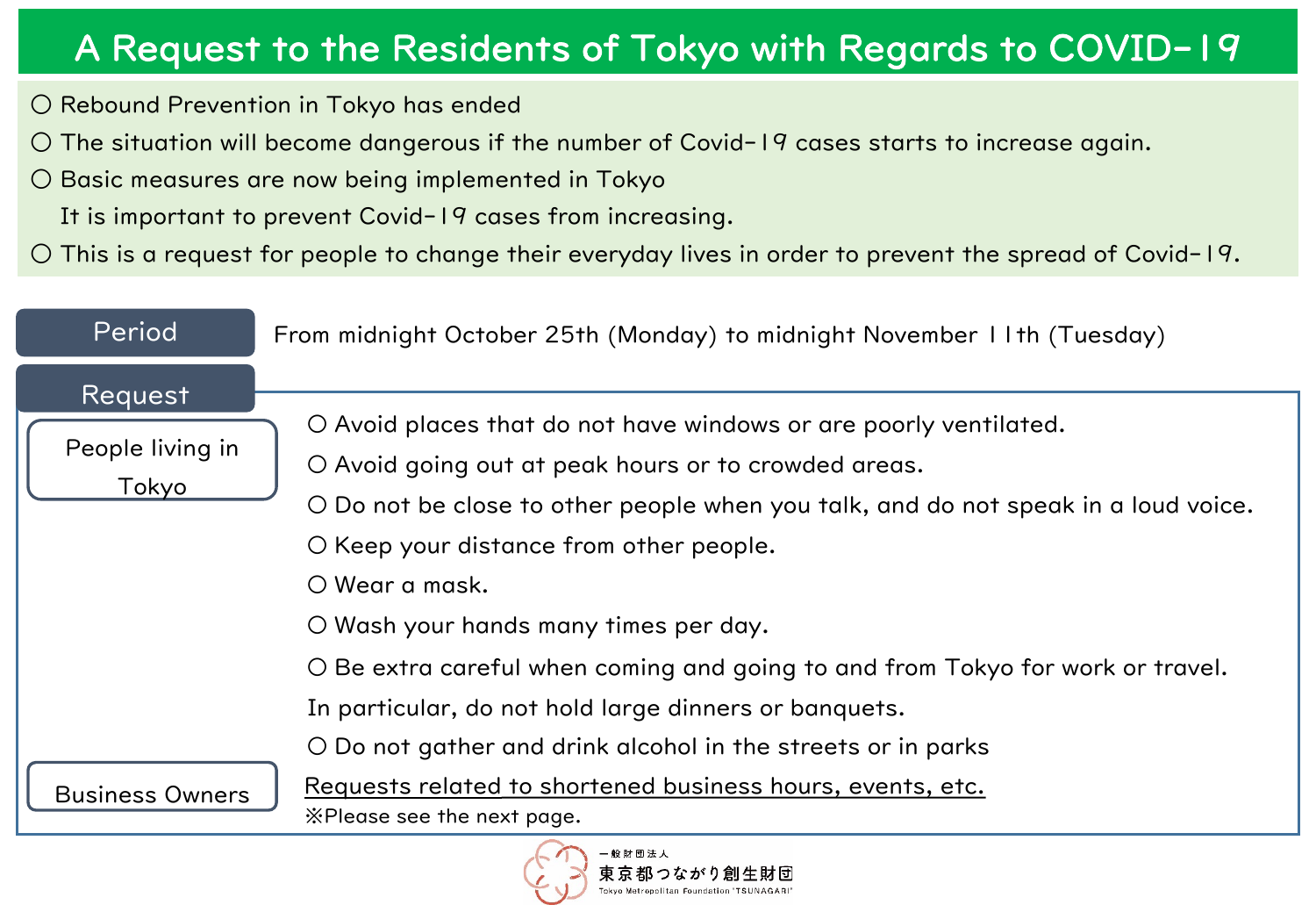# Requests Regarding Establishments (such as restaurants and cafes)

| <b>Establishments</b>                  | <b>Requests</b>                                                                                                                                                                                                                                                                                                                                                                                                                                                             |
|----------------------------------------|-----------------------------------------------------------------------------------------------------------------------------------------------------------------------------------------------------------------------------------------------------------------------------------------------------------------------------------------------------------------------------------------------------------------------------------------------------------------------------|
| <b>Eateries</b>                        | Follow the applicable "Industry Guidelines"<br>By obtaining a 'Tettei-Tenken Tokyo Support' project's 'Infection Prevention<br>Inspection Certificate*' and displaying it in front of your business, you can:<br>0000<br>○○店<br>. Have groups of up to four seated at the same table.<br>. Use I and 2 to know who is vaccinated when many people are seated at the same table<br>$\blacktriangleright \textcircled{1}$<br>I: Tokyo Vaccine App (useable from November 1st) |
| Amusement<br>related<br>establishments | 2: Proof of Vaccination (Document proving vaccination)<br>. Follow the rules of "Tettei-Tenken Tokyo Support"<br>• Businesses that have not obtained an 'Infection Prevention Inspection Certificate*'<br>OKYO<br>クション<br>or do not display the certificate outside their business may:<br>·Have groups of up to four seated at the same table.<br>Serve alcohol from $  \cdot  $ am to 9 pm.<br>$\cdot$ Allow customers to bring their own alcohol from I I am to 9 pm.    |
| Venues for<br>gatherings<br>(Wedding   | <b>Businesses that provide Karaoke</b><br>·Do not allow many people in any one room.<br>·Keep the premises well ventilated.<br>·Use sanitizer on the microphone.<br>·Please take care to prevent the spread of Covid-19.                                                                                                                                                                                                                                                    |
| venues)                                |                                                                                                                                                                                                                                                                                                                                                                                                                                                                             |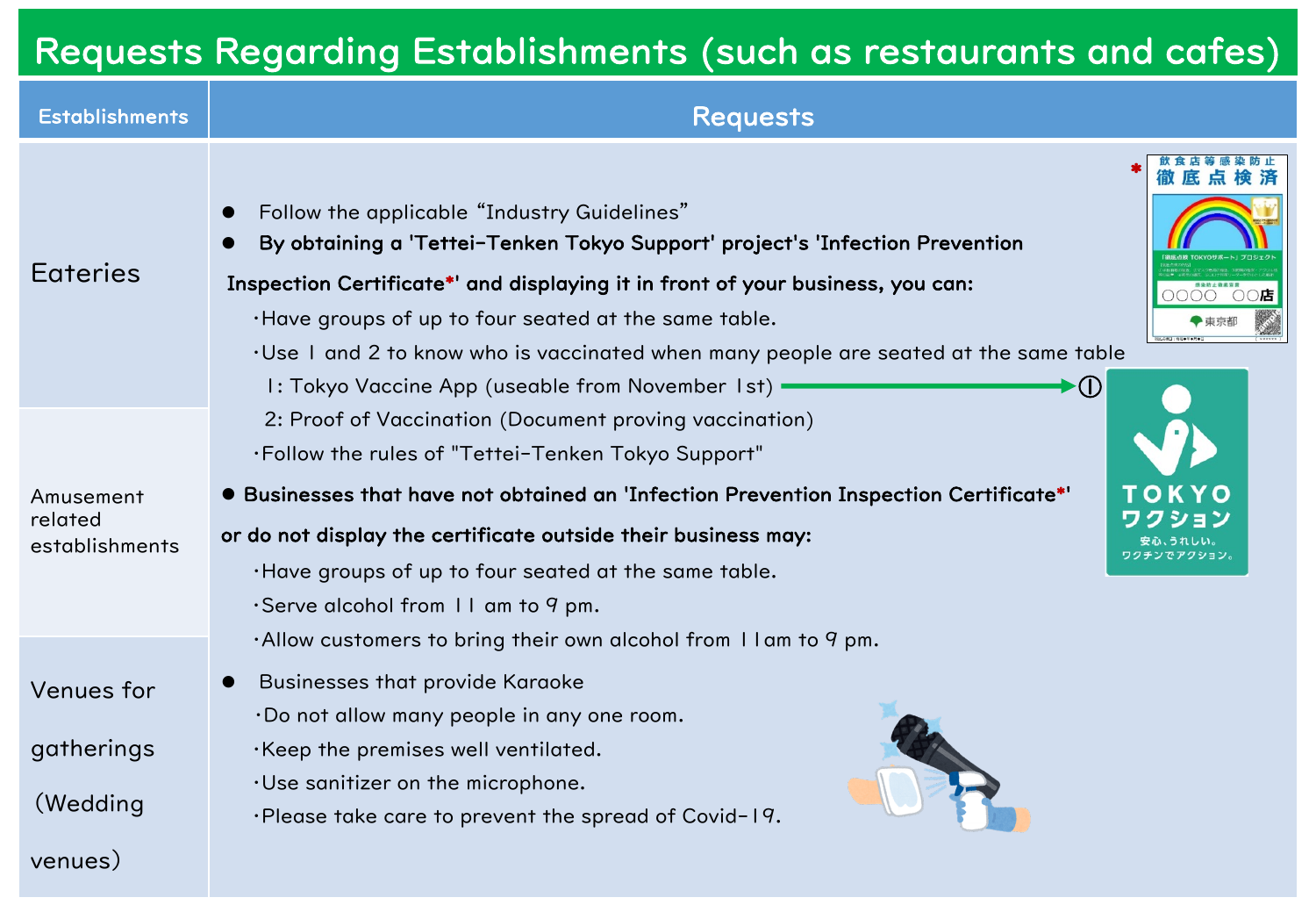## Requests Regarding Establishments

### Establishments **Requests** Movie theaters, live theaters, performance venues, etc. **and a set of the contract of the U.S. Contract of the When doing Karaoke** ・Do not allow many people in any one room. ・Keep your premises well ventilated at all times. ・Use sanitizer on the microphone. Establishments for gatherings, assembly halls, etc. Exhibition venues, cultural halls, etc.

Department stores, shopping centers, etc.

Hotels and Inns (dining areas only)

Baseball stadiums, gyms, sports fields, etc.

Theme parks and amusement parks, Pachinko parlors, video game arcades, etc.

Museums, art galleries, zoos, etc.

Public baths with private bathing rooms, video rental stores with private viewing rooms, etc.

Large bath houses, day-spas, etc.

Driving schools, cram schools, etc.

## $\bullet\,$  What establishments should request of their customers

・Please take care to prevent the spread of Covid-19.

- ・That they do no hold large dinners or banquets.
- ・That they don't eat or drink alcohol for a long period of

#### time

- Follow the applicable "Industry Guidelines"
- Please take care to prevent the spread of Covid-19.